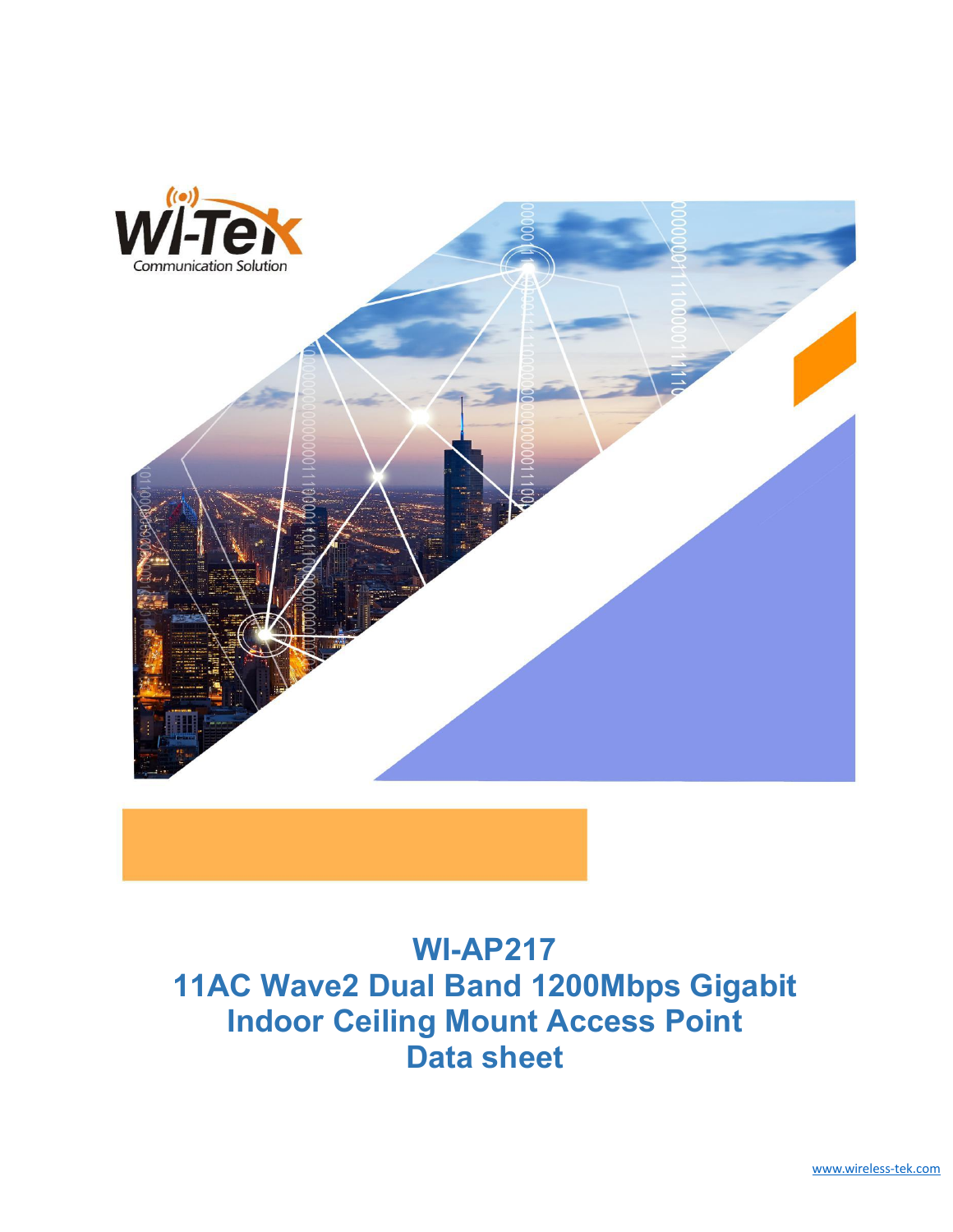## **Highlights**

- 1200Mbps wireless data rate for uninterrupted wireless connection
- 48V PoE(802.3af) Support for convenient and affordable installation
- Support Repeater, AP, Gateway, WISP mode
- Support QVLAN binding multi-SSID
- Captive portal provides one convenient method of authentication for Wi-Fi guests
- Rate limit on per SSID to restrict the bandwidth of each client
- 27dBm High-Power design
- Multi-SSID divides multiple wireless network for different users
- Load balance ensures large numbers of users have smooth network experiences in high density business networks
- Simple mounting design makes easy to install on any wall or ceiling surface
- Support 150users+ wireless access
- Compatible with 802.11 a/b/g/n/ac products
- Support hardware controller managed

## **Product**



### **Description**

Wi-Tek's WI-AP217 Comply with the latest generation of 802.11ac Wave2 Wi-Fi Technology, 2.4GHz together with wider 5GHz band, data rate can be up to 1200Mbps, improving overall network performance in high client density environment; With multiple operation mode like Wireless AP, Gateway, Repeater, WISP mode, Work with Hardware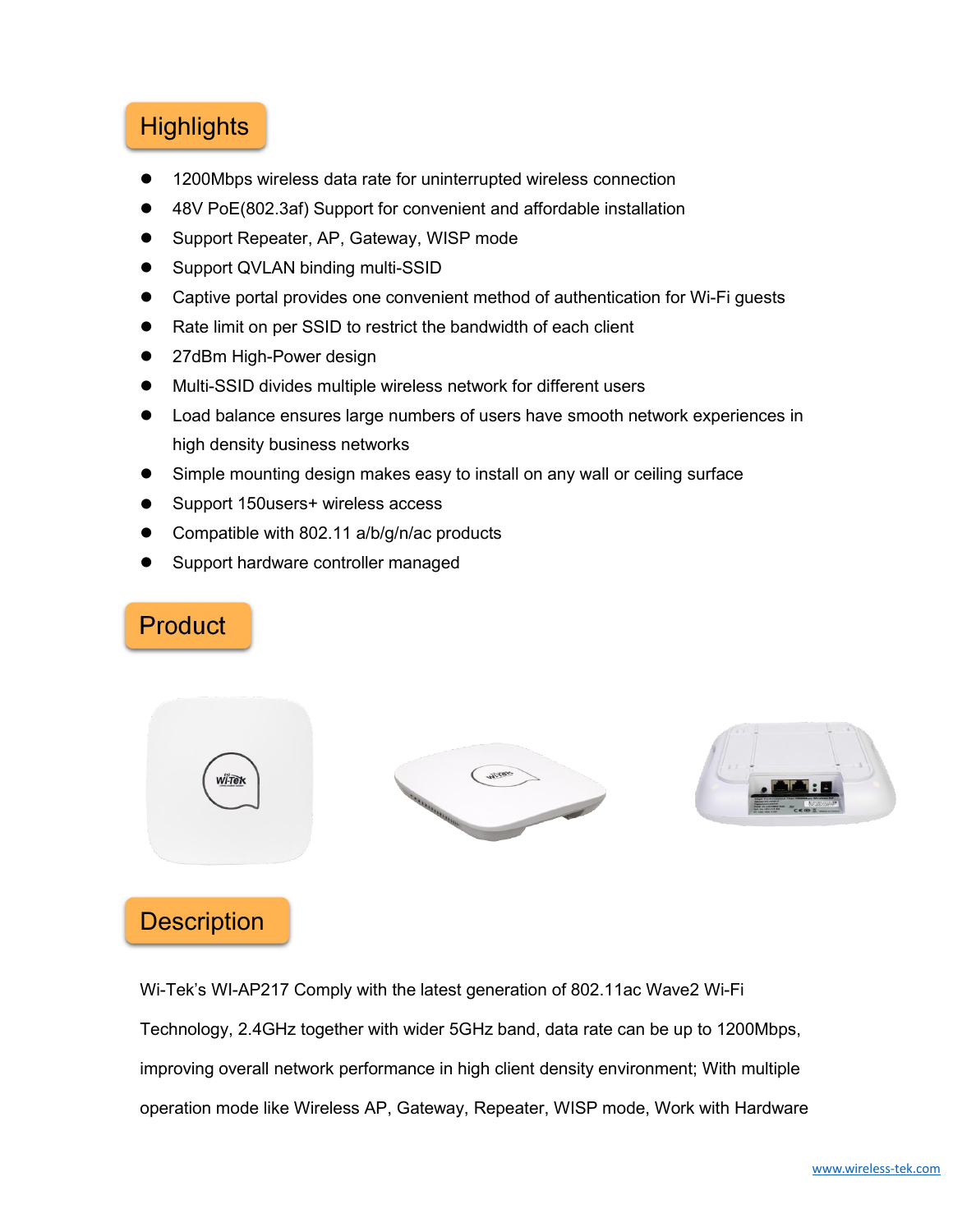Controller for centralized configuration and management, access into Local or cloud server for advertisement and captive portal authentication for more business value. WI- AP217 is best applied to rural wireless Internet, wireless hotspot and other industrial wireless solutions.



**Specifications HARDWARE FEATURES**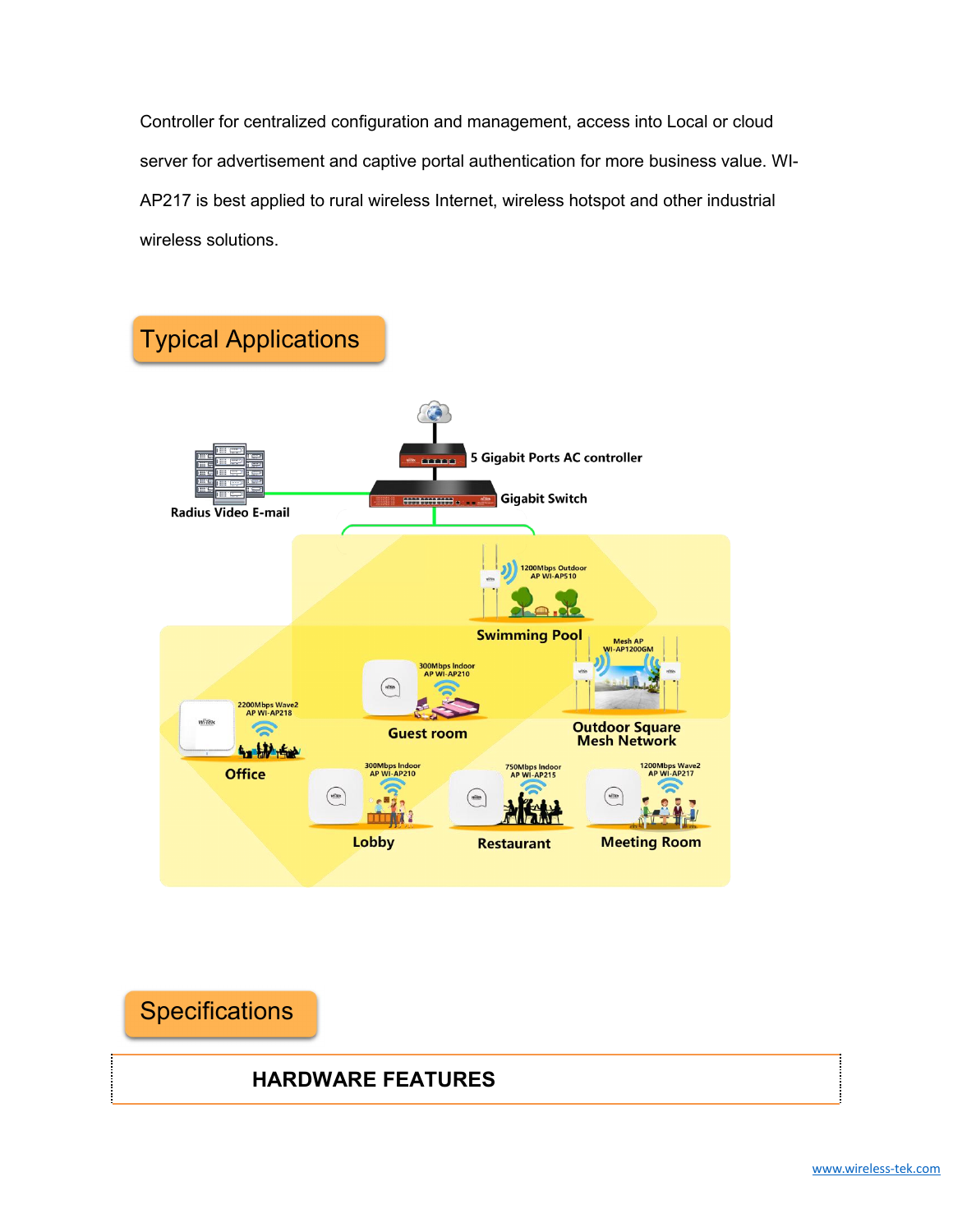| <b>Processor</b>                             | Qualcomm<br><b>QCA9563</b>                       |
|----------------------------------------------|--------------------------------------------------|
| <b>Memory</b>                                | 128MB DDR2 16MB Flash                            |
| <b>Interface</b>                             | 2*100/1000M<br><b>Ethernet Interface</b>         |
| <b>Power</b><br><b>Supply</b>                | 48V 802.3af PoE                                  |
| <b>Power</b><br><b>Consumption</b>           | <b>10W</b>                                       |
| <b>Dimensions</b><br>$(H \times W \times D)$ | 188mm * 188 mm * 35 mm                           |
| <b>Antenna</b><br><b>Type</b>                | Internal Omni 2.4GHz: 2* 5dBi<br>5GHz: 2*5dBi    |
| <b>Protection</b>                            | <b>6KV Lightning Protection</b>                  |
| <b>Enclosure</b>                             | <b>Ceiling /Wall Mounting</b><br>(Kits included) |

| <b>WIRELESS FEATURES</b>            |                                       |
|-------------------------------------|---------------------------------------|
| <b>Wireless</b><br><b>Standards</b> | IEEE 802.11ac/n/g/b/a                 |
| <b>Frequency</b>                    | 2.4GHz and 5GHz                       |
| <b>Wireless</b><br><b>Mode</b>      | AP, Gateway, Repeater,<br><b>WISP</b> |
| <b>Signal Rate</b>                  | 5GHz: Up to 900Mbps                   |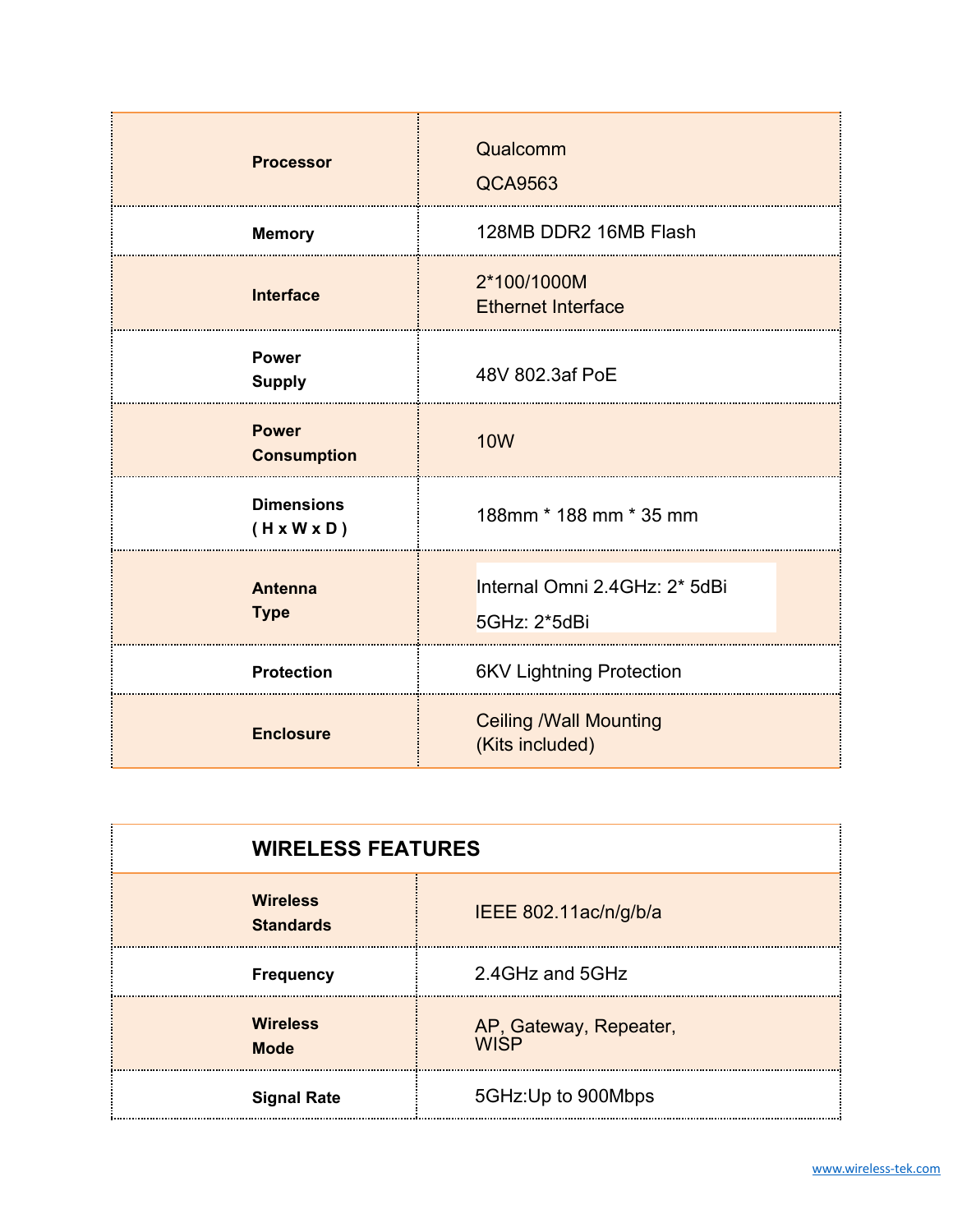| <b>WIRELESS FEATURES</b>            |                                                                                                                                                                                                                                                                                                         |
|-------------------------------------|---------------------------------------------------------------------------------------------------------------------------------------------------------------------------------------------------------------------------------------------------------------------------------------------------------|
|                                     | 2.4GHz: Up to 300Mbps                                                                                                                                                                                                                                                                                   |
| <b>Wireless</b><br><b>Functions</b> | <b>Multiple SSIDs</b><br><b>Enable/Disable Wireless</b><br><b>Radio Automatic Channel</b><br><b>Assignment Transmit</b><br><b>Power Control (Adjust</b><br>Transmit Power on dBm)<br>QoS(WMM) Band<br><b>Steering Load Balance</b><br><b>Schedule Wireless</b><br>Statistics based on<br>SSID/AP/Client |
| <b>Transmission</b><br><b>Power</b> | 27dBm(500mW)                                                                                                                                                                                                                                                                                            |

| <b>SOFTWARE FEATURES</b>           |                                                                                                                                                                                                                                                                                                 |
|------------------------------------|-------------------------------------------------------------------------------------------------------------------------------------------------------------------------------------------------------------------------------------------------------------------------------------------------|
| <b>Wireless</b><br><b>Security</b> | <b>Captive Portal</b><br><b>Authentication Access</b><br><b>Control Wireless</b><br>802.1x Radius<br><b>Mac Address Filtering</b><br><b>Wireless Isolation</b><br><b>Between Clients</b><br><b>SSID to VLAN Mapping</b><br>64/128/152-bit WEP /<br>WPA / WPA2-Enterprise,<br>WPA-PSK / WPA2-PSK |